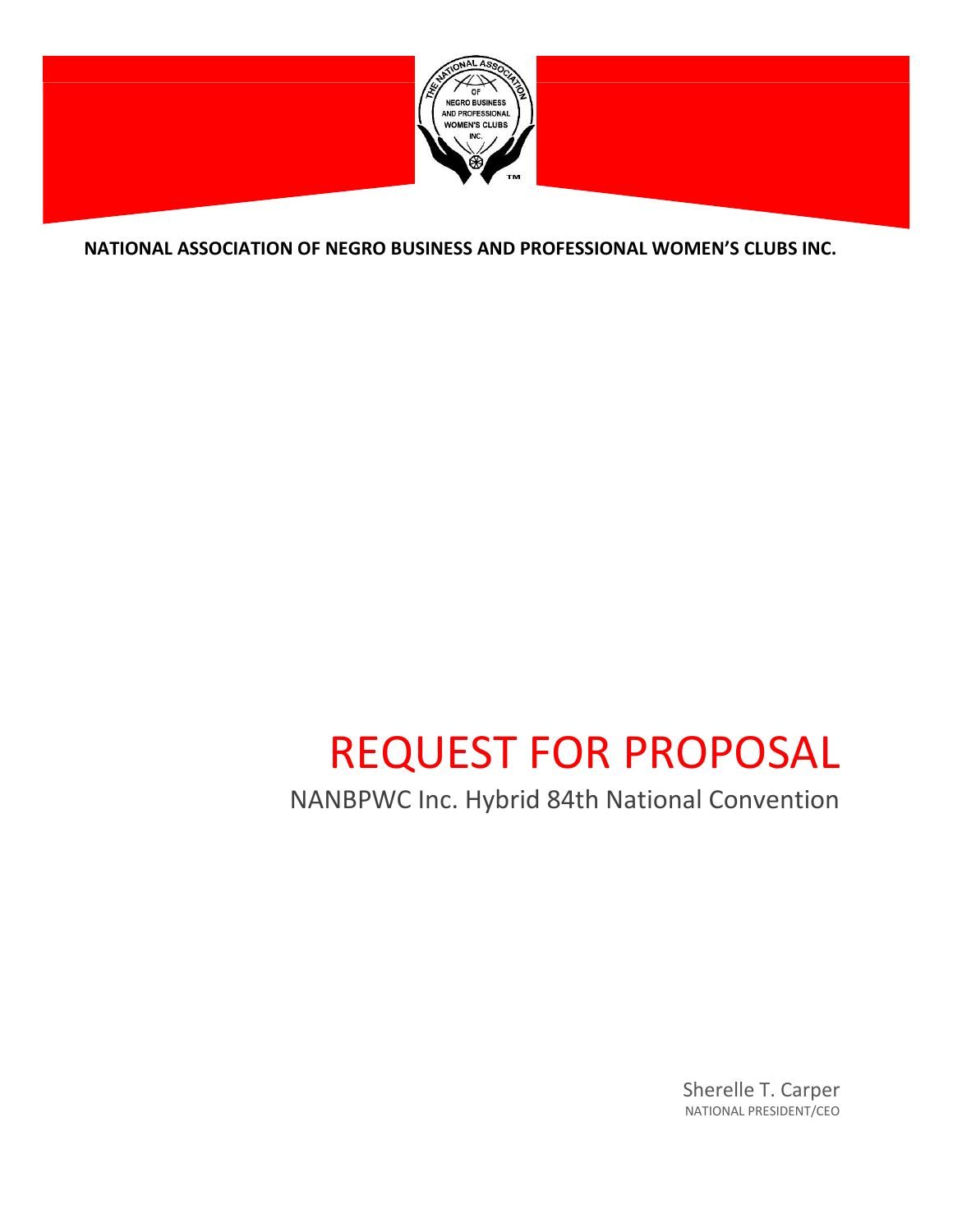#### **REQUEST FOR PROPOSAL**

Original Date Issued: May 23, 2022

Deadline for Questions: June 8, 2022, 5 PM EST

Closing Date: June 27, 2022, 11:59 PM EST

Decision Date: July 18, 2022, 5:00 PM EST

# SUBJECT: **Request for Proposal – NANBPWC 84th National Convention – 2023 Proposal NO. – NANBPWC84/Hybrid 2023**

Technical questions concerning this solicitation should be directed to edavis@nanbpwc.org with a copy to executivedirector@nanbpwc.org. All contractual questions relating to this solicitation must be submitted to Executive Director at executivedirector@nanbpwc.org with a copy to edavis@nanbpwc.org. Questions are due by June 8, 2022, 5 PM EST.

All communications must include the solicitation title, NANBPWC84/Hybrid 2023, in the subject line. RFP responses should be submitted by June 27<sup>th</sup>, 2022 by 11:59 PM, EST to [executivedirector@nanbpwc.org](mailto:executivedirector@nanbpwc.org) with a copy t[o edavis@nanbpwc.org.](mailto:edavis@nanbpwc.org)

No communication intended to influence this procurement is permitted except by contacting the designated contacts above. Contacting anyone other than the designated contacts (either directly by the Respondent or indirectly through a lobbyist or other person acting on the respondent's behalf) in an attempt to influence this procurement: (1) may result in a Respondent being deemed a non-responsive Respondent, and (2) may result in the Respondent not being awarded a contract.

This solicitation in no way obligates NANBPWC Inc. to award a contract nor does it commit NANBPWC Inc. to pay any cost incurred in the preparation and submission of a proposal.

NANBPWC Inc. bears no responsibility for data errors resulting from transmission or conversion processes.

NANBPWC Inc. appreciates your responsiveness and looks forward to a mutually beneficial business relationship.

Sincerely,

Sherelle T. Carper President NANBPWC Inc.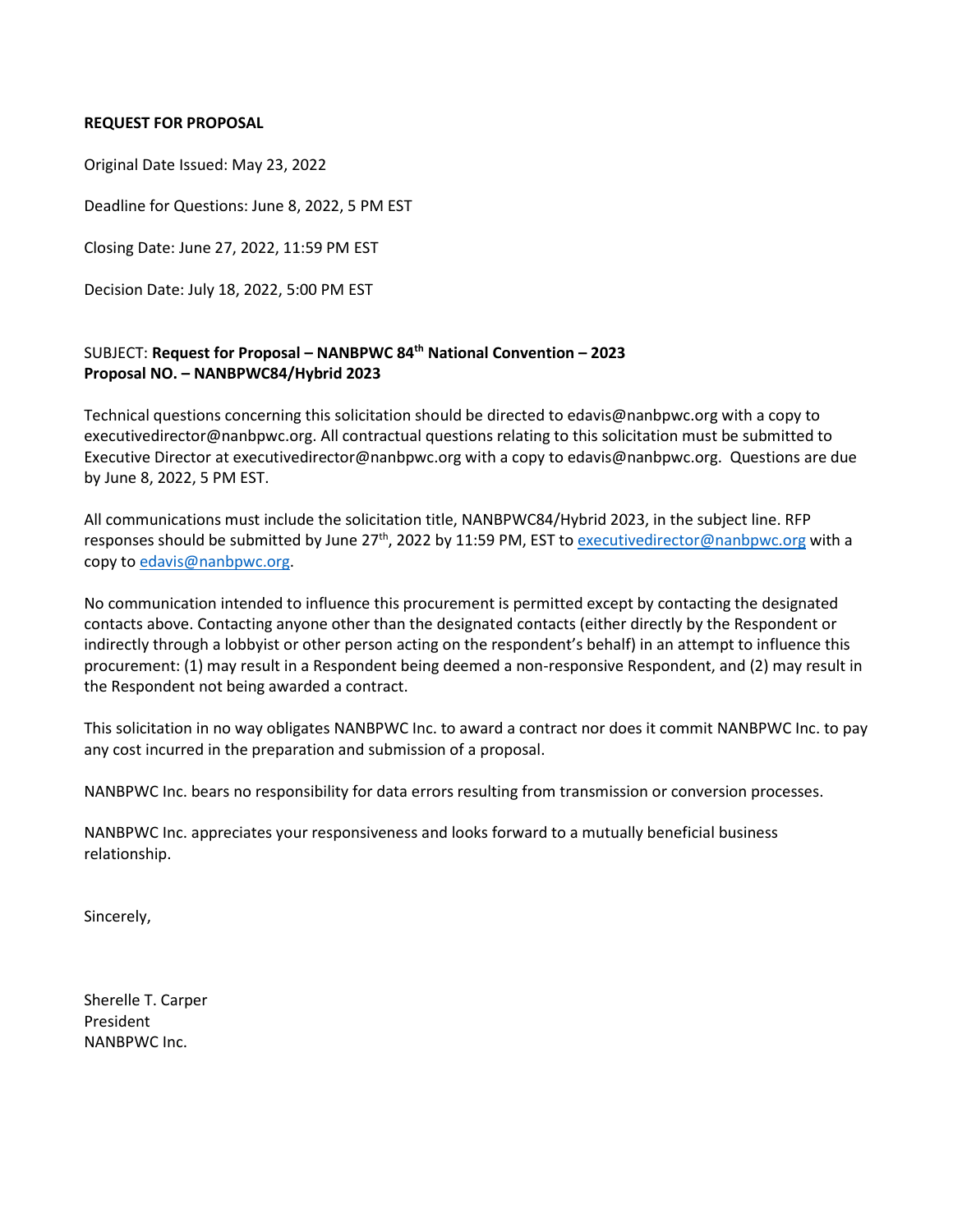**PURPOSE:** The National Association of Negro Business and Professional Women's Clubs Inc. seeks a Project Manager for its 84th National Convention which will be a hybrid event held in Aurora-Denver, Colorado in 2023.

## **BACKGROUND INFORMATION: National Association of Negro Business and Professional Women's Clubs Inc.**

The National Association of Negro Business and Professional Women's Clubs, Inc. founded in 1935, emerged as a national non-profit organization considering the need to promote and protect the interests of women business owners and professionals.

The importance of education and economic development through entrepreneurship was emphasized as women sought to support women through community service and social activism. The NANBPWC, Inc. through its national leadership, regional districts and local clubs provides opportunities for women to increase their leadership skills, experience governance and parliamentary procedures, and enhance their educational awareness of issues impacting the Black community through volunteerism. The NANBPWC, Inc. encourages youth and young adults to achieve economic independence by joining the rising tide of young people in business today.

The members of the National Association of Negro Business and Professional Women's Clubs, Inc. understand that we can make a difference by sharing our blessings. The very concept of sharing is integral to a sense of community. While it is the responsibility of everyone to make the most of his or her life, it is the responsibility of the larger community to provide the conditions that encourage success, a healthy, stable environment, and opportunities for educational and economic achievement.

The association has members located throughout the United States. Our International Affairs Division operates in Africa, the Caribbean and the global community building socio-economic relationships between women. and Africa. The National Association of Negro Business and Professional Women's Clubs, Inc. is a 501(c)3 nonprofit organization. For additional information regarding our organization please go t[o www.nanbpwc.org.](http://www.nanbpwc.org/)

Please see below for convention information:

Dates: July 19 – July 22, 2023 Location: Aurora-Denver, Colorado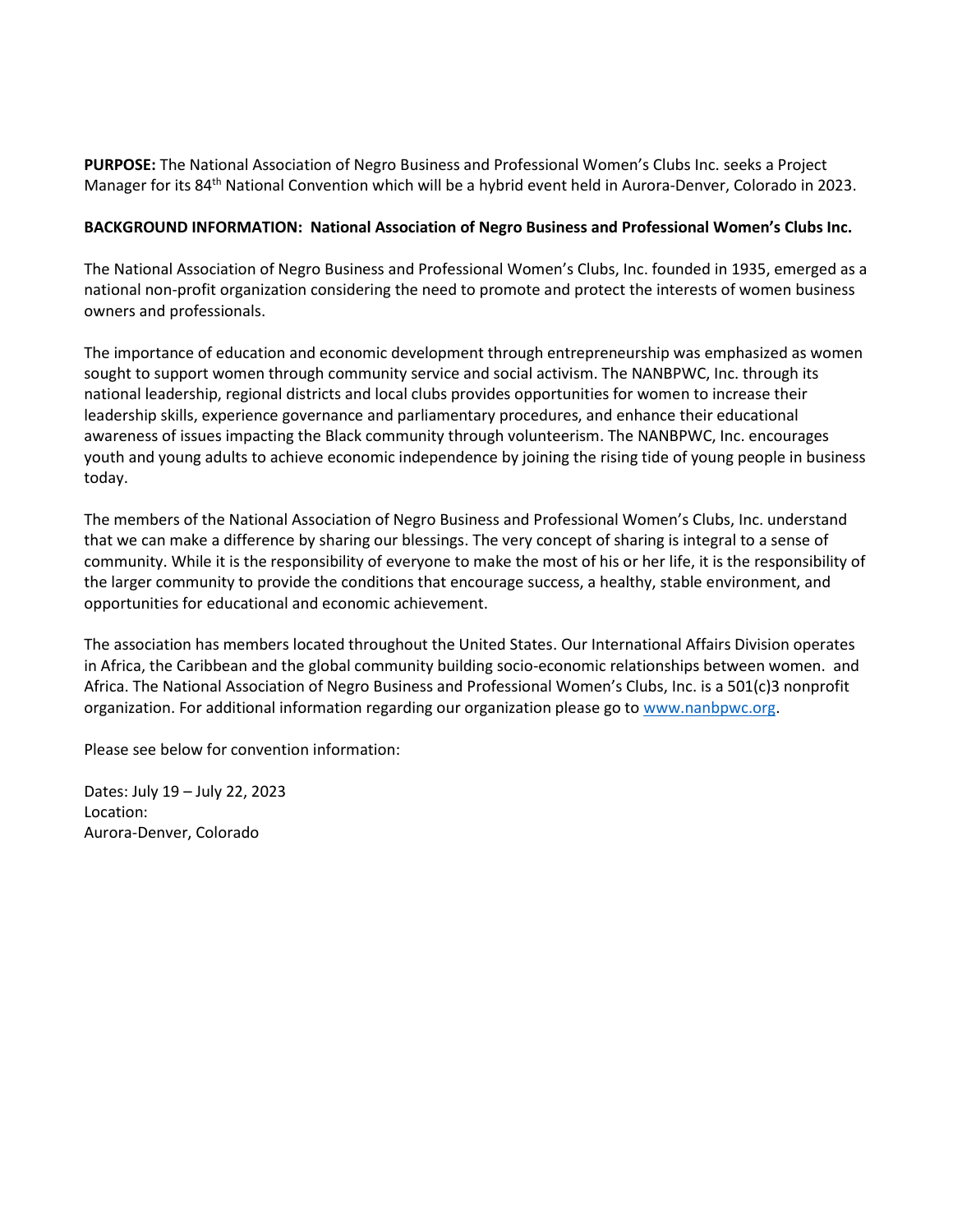## **Project Overview**

The National Association of Negro Business and Professional Women's Clubs, Inc. (NANBPWC) is planning a hybrid 84th National Convention with a physical presence in Denver Colorado and an online presence for those members who are attending virtually. The association is seeking an individual(s) who would serve as project manager for convention events. Individual chosen will provide services with the goal of presenting a live experience that will be broadcast virtually. Services include management and production of on-site events and broadcast of the convention to online registrants.

#### **Project Scope – Hybrid Conference**

| <b>WEDNESDAY,</b>             | THURSDAY,                | FRIDAY,                 | SATURDAY,                       |
|-------------------------------|--------------------------|-------------------------|---------------------------------|
| <b>JULY 19, 2023</b>          | <b>JULY 20, 2023</b>     | <b>JULY 21. 2023</b>    | <b>JULY 22, 2023</b>            |
| <b>Morning</b>                | <b>Morning</b>           | <b>Morning</b>          | <b>Morning</b>                  |
|                               | <b>Opening Breakfast</b> | <b>Memorial Service</b> |                                 |
|                               | <b>Candidates Forum</b>  |                         |                                 |
| <b>Afternoon</b>              | Afternoon                | Afternoon               | <b>Afternoon</b>                |
|                               | International Jazz       | Life Members Luncheon   | Youth Luncheon                  |
|                               | Luncheon                 | Ombudsmen Luncheon      |                                 |
| Evening                       | Evening                  | <b>Evening</b>          | Evening                         |
| <b>Vocal Arts Competition</b> | Youth Rites of Passage   | President's Gala        | Awards Banquet and Installation |
|                               |                          |                         | of New Officers                 |

The events listed will require on project management, production (pre and post), recording and Live broadcasts.

## **Online Convention Event Production**

- Record, stream, and host live video and audio for events identified above via audio and video feed from NANBPWC's convention virtual provider and hotel convention A/V provider.
- Create and host a web page using NANBPWC's convention online provider providing attendees access to streaming sessions.
- Record and stream live up to events via audio, video, and synchronized PowerPoint presentations with Vendor's cameras or hotel audio visual equipment.
- Full-service technical support for end-users online.
- On-site production labor and setup.
- Send out email reminders to registrants, directing them to the event launch page, which includes detailed connection instructions.
- Conduct training sessions for registrants on accessing all online events via convention virtual provider.

## **Post-Convention Production Services**

• Provide digitizing, editing, and mastering services of all recorded material for delivery no later than 7 days after initial recordings.

- Upload convention event video content (archived web events, etc.) that can be purchased and viewed ondemand for events stated above via convention platform.
- Record each event identified above and deliver a master recording to NANBPWC Inc.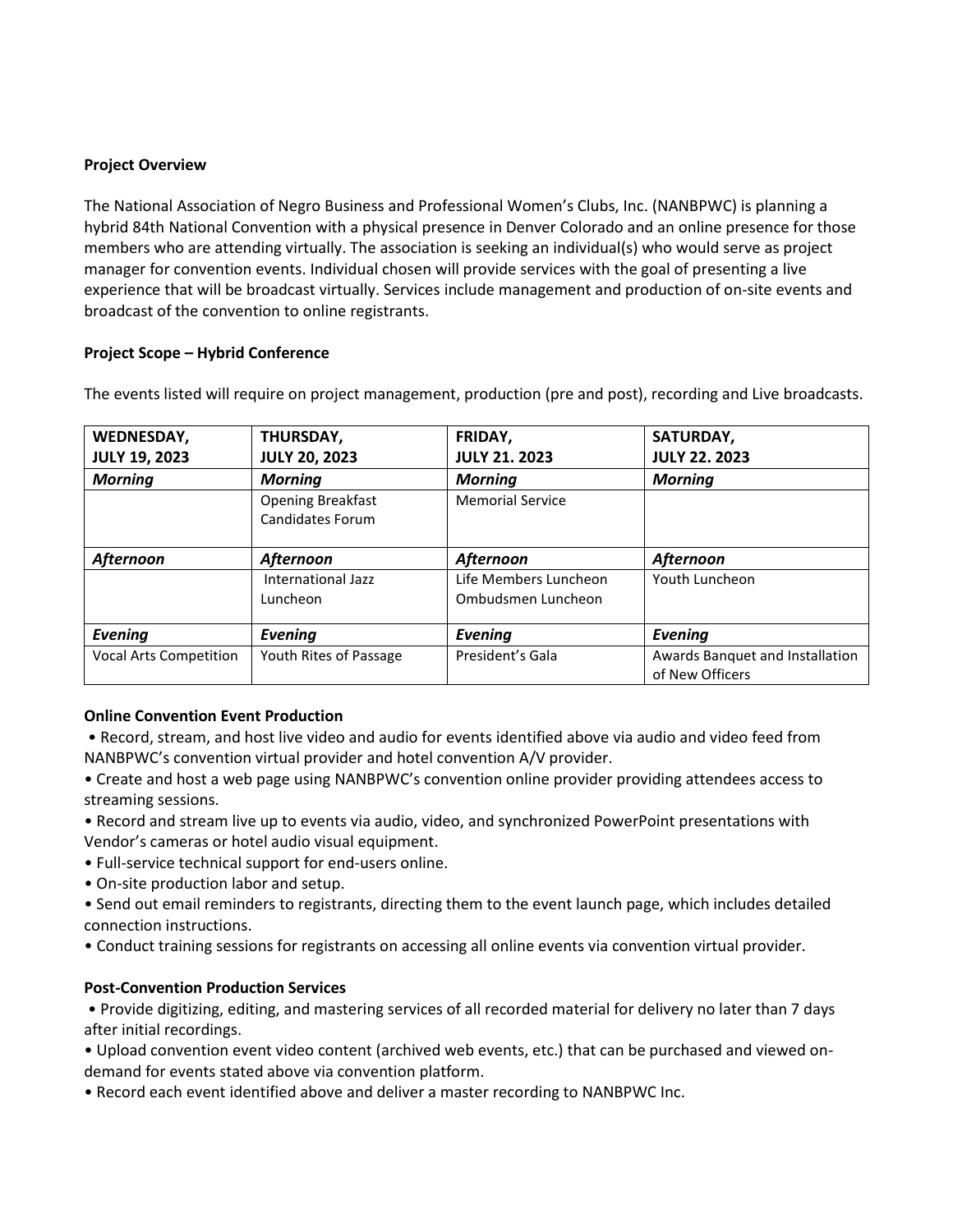- Unless otherwise specified, master recordings will be made available for archival by NANBPWC Inc.
- NANBPWC Inc. retains copyright and distribution rights for all content

# **Pre-Convention Planning and Management**

• Pre-convention trip to convention hotel in September 2022

• Secure speakers within theme/topic as directed by National President/CEO with final selection and approval by National President/CEO

• Secure speaker arrangements including any accommodations required subject to approval by National President/CEO

• Secure all entertainment for all events with convention planning team subject to approval by National President/CEO

• Secure accompanist for Vocal Arts Competition with convention planning team subject to approval by Vocal Arts Chair and National President/CEO

- Planning and production of all events to be pre-recorded no later than 40 days prior to convention
- Meetings with association individuals/teams as required
- Bi-Weekly updates to designated parties on pre-convention planning efforts
- Run of Show for all events 90 days prior to convention start

# **Convention Onsite Management Services**

- Daily meeting team meetings with assigned association and hotel staff as required
- Management of all speakers/live entertainment on-site at convention
- Liaison with hotel staff on all events
- Management of member seating and dais with support of convention planning team
- Management of all audio-visual and technology required for live events

## **Travel**

• Air transportation will be reimbursed with documentation supporting that the least expensive and unrestricted flights were utilized

- Meals will be reimbursed at the per diem rate of \$79 per day
- Ground transportation will be reimbursed round trip from the airport
- All transportation and meals shall be included in the proposal pricing

## **NANBPWC Inc. will:**

- 1. Secure convention platform for online events
- 2. Secure the audio-visual services contract for the convention hotel
- 3. Provide convention planning team to support pre-convention planning and on-site management of events
- 4. Provide Registration for events onsite; credentialing for onsite events
- 5. Provide technology liaison(s) for contracted audio visual, pre-convention planning and on-site convention events
- 6. Provide a hotel room (2 nights September 2022/5 nights July 2023)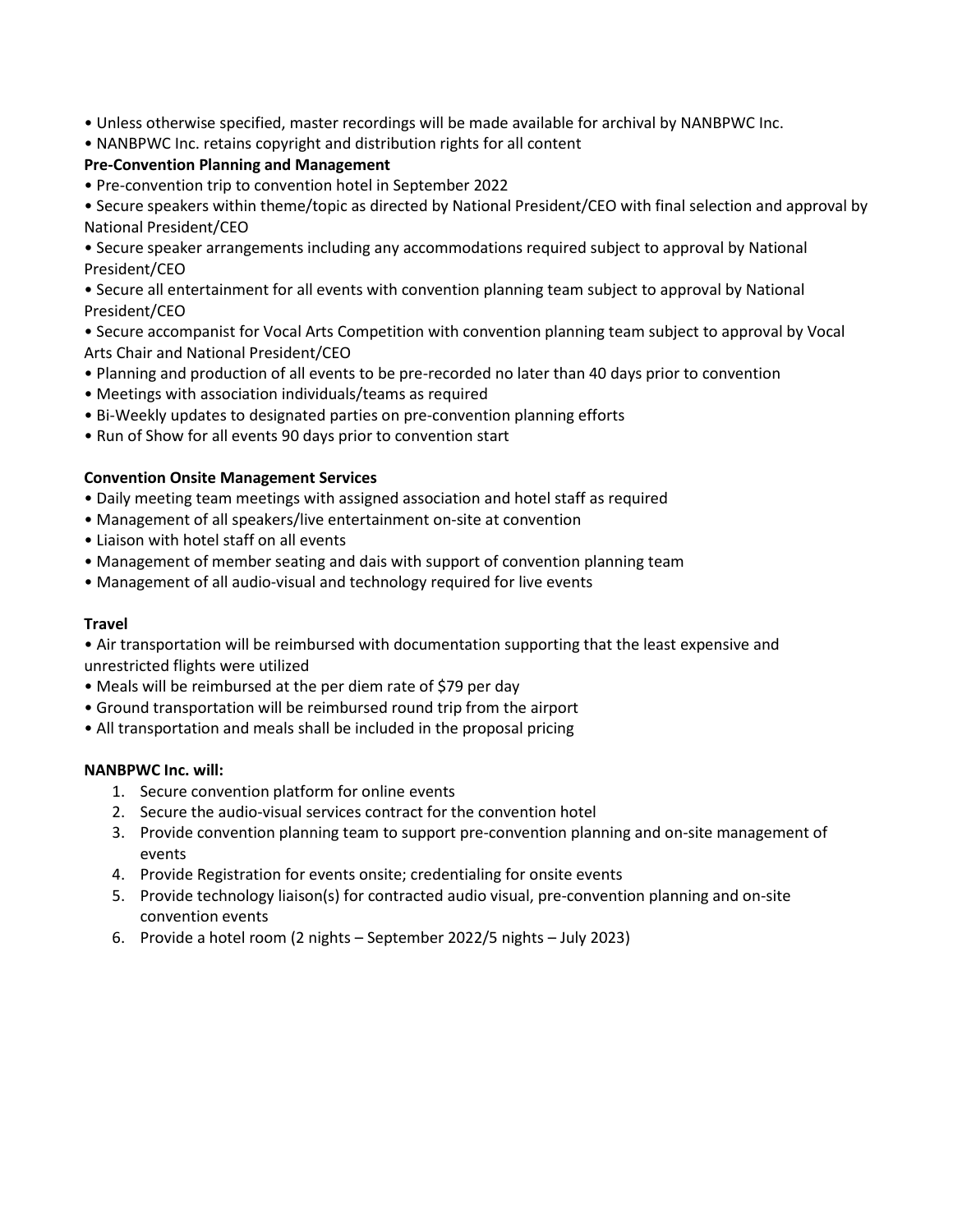#### **PROPOSAL REQUIREMENTS**

Please not that a proposal that does not meet all vendor requirements as outlined below will not receive consideration.

#### **VENDOR REQUIREMENTS:**

#### **Company profile:**

Please limit to no more than two pages. Resumes will not count toward the page limit.

- 1. Provide a description of your business
- 2. Provide the year established in the current business for the services requested in this request for proposal.

3. Please provide a copy of your annual report and include information on company size, number of employees and annual revenue.

4. Resumes of key personnel-in a leading paragraph, please indicate how much time each person(s) will devote to this project and what other projects this person (s) undertake at the same time.

5. Please provide your latest annual financial statement and indicate if your firm has ever filed for bankruptcy

#### **References:**

A description of the types and sizes of client organizations served, as well as a sample client list indicating the type of services rendered Respondents should provide references as follows:

1. At least three (3) examples of relevant work within the past year;

2. At least two (2) organizations to which you recently submitted unawarded bids within the past year;

3. The contact information should include the contact name, phone number, e-mail address, and website address. References will be contacted as part of the evaluation process

## **Technology:**

1. Describe your ability to support hybrid virtual events including pre and post production, live feed, etc.

2. Describe your ability to provide pre-recorded events - pre-production, production and post production as well as on-site event (live-streaming).

3. Describe the controls your company has in place to ensure that data provided by NANBPWC and our users is protected.

4. Describe your ability to provide multiple forms of content during an event – i.e. Powerpoint, Live music and speakers within a single event.

## **Customer Service:**

- 1. What type of customer support is available before and during a virtual event?
- 2. Describe your ability to support technology-challenged individuals.

## **Project Management**

1. Describe your ability to manage hybrid on-site events.

## **Staffing:**

- 1. Indicate how you would staff the virtual conference.
- 2. Indicate how you would staff the on-site events.
- 3. What are options for reducing staff cost.

#### **Pricing**